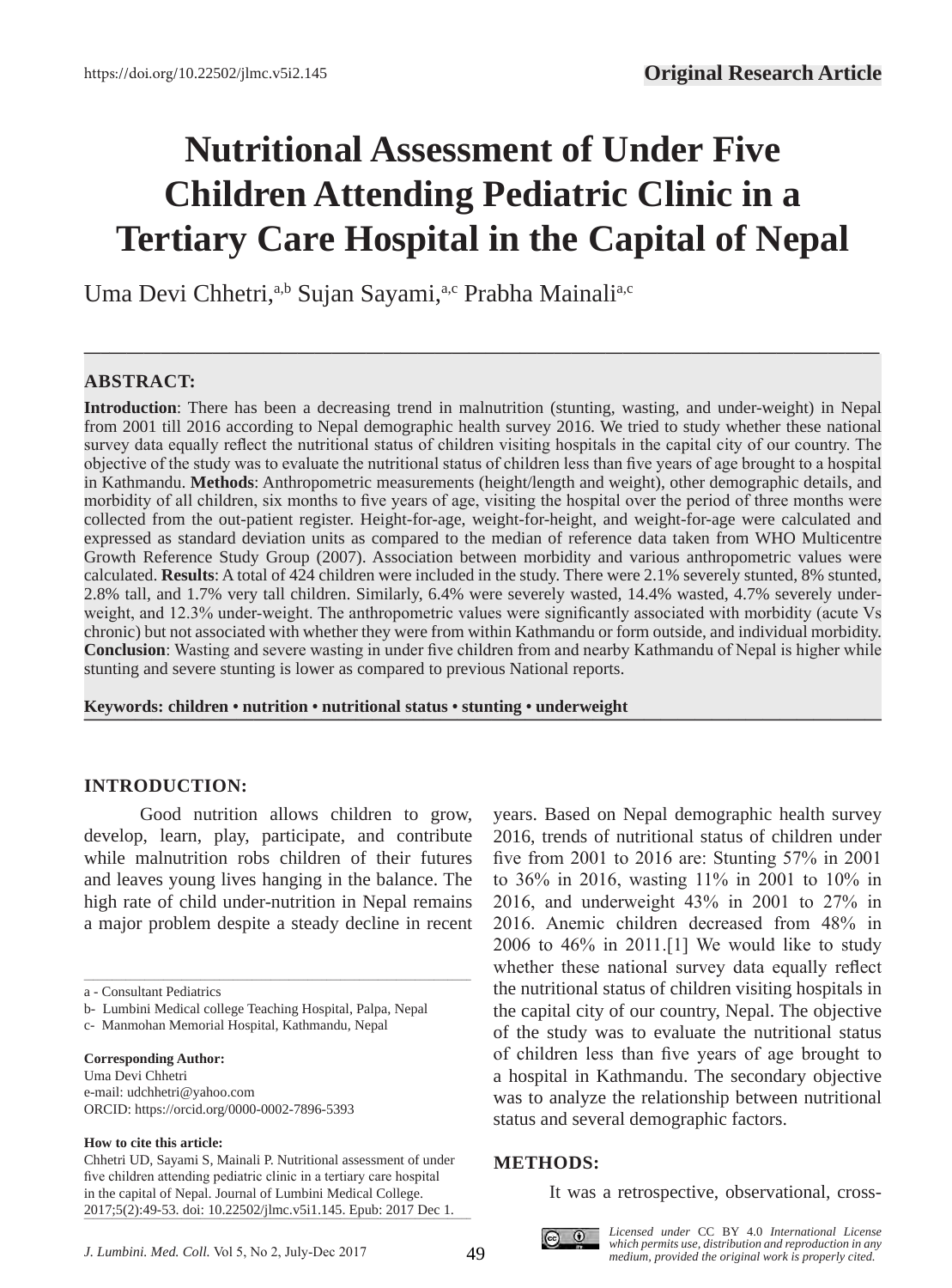sectional, and analytical study done in pediatric clinic of Manmohan Memorial Hospital in Kathmandu, Nepal. Anthropometric measurements (height and weight), other demographic details, and morbidity of all children from six months to five years were collected from the out-patient register. Children with incomplete data were excluded. The study was done over the period of three months from 16<sup>th</sup> July 2016 to  $15<sup>th</sup>$  October 2016. The study was approved by the institutional review committee of the hospital.

Weight in kilogram (kg), length (for less than two years) in centimeter (cm), or height (for two years or above) in centimeter were measured in standardized weighing scale (bathroom scale, infant-meter or stadio-meter). The three indices: Height-for-age, weight-for-height, and weightfor-age were expressed as standard deviation units as compared to the median of reference data. The reference data was taken from WHO Multicentre Growth Reference Study Group (2007).[2] Data were entered into Microsoft Excel™ 2010 and then imported into SPSS™-17 (Statistical Package for the Social Sciences, version 17). Data in SPSS were compared to the reference data using WHO Child Growth Standards SPSS Syntax File (igrowup.sps). [3] The syntax file produces sex- and age-specific estimates for the prevalence of under/over nutrition and summary statistics (mean and *SD*) of the z-scores for each indicator.

Children who fell below minus two standard deviations (-2 SD) from the median of the reference population were regarded as malnourished, while those below minus three standard deviations (-3 SD) as severely malnourished. Height-for-age is a measure of linear growth. A child who fell below minus two standard deviations (-2 SD) for heightfor-age was considered short for his or her age, or stunted while below three standard deviations (SD) was considered severely stunted. Children above 2 SD were considered tall and above 3 SD very tall. Weight-for-height describes current nutritional status. A child who was below minus two standard deviations for weight-for-height was considered thin for his or her height, or wasted, a condition reflecting acute or recent nutritional deficits. A child who was below minus three standard deviations was considered very thin or severely wasted. Weightfor-age below -2 SD was considered underweight whereas below -3 SD severely underweight. If weight-for-age was more than +1 SD, we followed weight-for-height-for-age chart.[4]

Morbidity was classified as acute and

chronic depending on the diagnosis. Acute morbidity included URTI, fever less than two weeks, chest infection less than two weeks, acute gastroenteritis (AGE/dysentery). Chronic morbidity include fever more than two weeks, recurrent cough (RAD/ asthma) among other.

Descriptive statistics were presented in term of frequency and percentage. *Chi-square* test and *Fisher-exact* test were applied as appropriate to estimate the association between various factors with normal or abnormal anthropometric values. *P* value less than 0.05 was consider statistically significant.

# **RESULTS:**

Four hundred twenty four children aged six months to 60 months were included in the study. There were 230 (54.2%) male and 194 (45.8%) female. Abnormal height-for-age was found in  $14.6\%$  ( $n = 62$ ), abnormal weight-for-height in 23.6%  $(n = 100)$  and abnormal weight-for-age in 19.8%  $(n = 84)$ . Relationship between gender and these three anthropometric values were not statistically significant (For height-for-age Vs gender: *X*<sup>2</sup> [*N*   $=424, df=1$ ] = 2.2,  $p = 0.12$ ; for weight-for-height Vs gender:  $X^2[N=424, df=1] = 0.16, p = 0.69$ ; for weight-for-age Vs gender:  $X^2[N=424, df=1] = 3.3, p$  $= 0.07$ ). Details of all the anthropometric values for both gender is enlisted in Table 1.

Three hundred sixty-six (86.8%) children were from Kathmandu valley and the rest 58 (13.7%) from various 22 districts outside the valley. Relationship between anthropometric values and whether the children were from Kathmandu valley did not showed a significant difference (For heightfor-age Vs from-valley:  $X^2[N=424, df=1] = 1.02, p$  $= 0.31$ ; for weight-for-height Vs from-valley:  $X^2[N]$  $=424, df=1$ ] = 0.01, p = 0.92; for weight-for-age Vs from-valley:  $X^2[N=424, df=1] = 0.03, p = 0.86$ .

Anthropometric values for acute and chronic morbidity are presented in Table 2. There was a significant association between all anthropometric values and acute and chronic morbidity (For heightfor-age Vs morbidity:  $X^2[N=424, df=1] = 5.23, p$  $= 0.02$ ; for weight-for-height Vs morbidity:  $X^2[N]$  $=424, df=1$ ] = 34, *p* < 0.001; for weight-for-age Vs morbidity:  $X^2[N=424, df=1] = 21.65, p < 0.001$ .

Anthropometric values for several morbidities are presented in Table 3 . We applied Chisquare test (or Fisher Exact ) to see the association between them but found all of them to be statistically insignificant (*P* value for each morbidity and each anthropometric value were less than 0.05).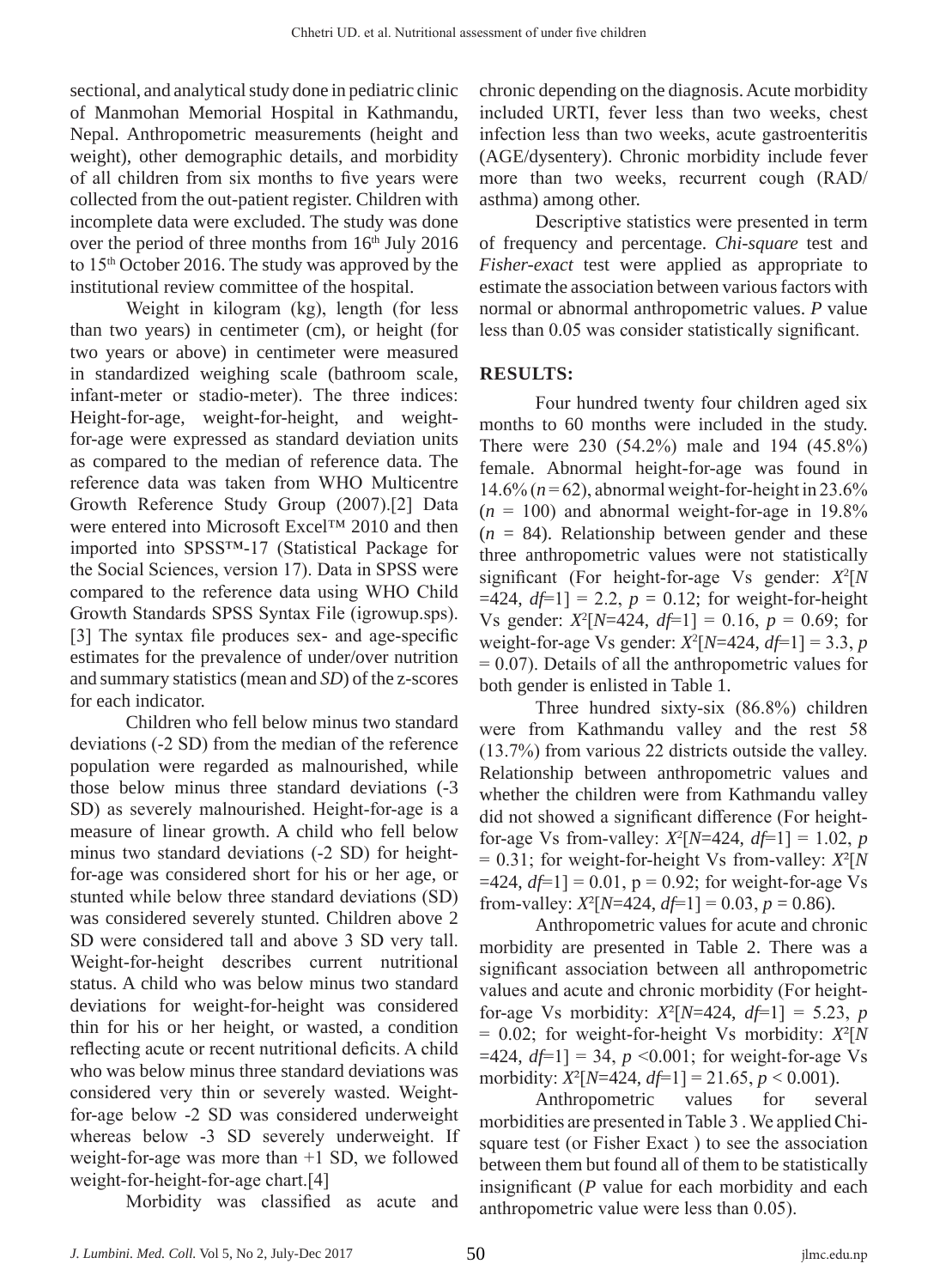## *Table* 1*: Anthropometric values for both gender. (N = 424)*

|                       | Height-for-age              |                        | Weight-for-height                     |                        | Weight-for-age              |                   |
|-----------------------|-----------------------------|------------------------|---------------------------------------|------------------------|-----------------------------|-------------------|
| Gender                | Female<br>$n(^{0}\!\!/\!o)$ | Male<br>$n(^{0}/_{0})$ | Female<br>$n(^{0}\!\!/\!\!\!\!\!\!o)$ | Male<br>$n(^{0}/_{0})$ | Female<br>$n(^{0}\!\!/\!o)$ | Male<br>$n\ (\%)$ |
| Very low $(<$ 3 SD)   | 2(1)                        | 7(3)                   | 13(6.7)                               | 14(6.1)                | 6(3.1)                      | 14(6.1)           |
| $Low \leftarrow 2 SD$ | 8(4.1)                      | 26(11.3)               | 27(13.9)                              | 34 (14.8)              | 22(11.3)                    | 30(13)            |
| <b>Normal</b>         | 171 (88.1)                  | 191 (83)               | 150(77.3)                             | 174(75.7)              | 163 (84)                    | 177(77)           |
| High $(>2 SD)$        | 8(4.1)                      | 4(1.7)                 | 3(1.5)                                | 7(3)                   | 3(1.5)                      | 9(3.9)            |
| Very high $(>3 SD)$   | 5(2.6)                      | 2(0.9)                 | 1(0.5)                                | 1(0.4)                 | $\overline{0}$              | $\overline{0}$    |
| <b>Total</b>          | 194                         | 230                    | 194                                   | 230                    | 194                         | <b>230</b>        |

*Table* 2*: Anthropometric measurement (normal or abnormal) for acute or chronic morbidity.*

|                     | Height-for-age |           | Weight-for-Height |           | Weight-for-age |           | Total |
|---------------------|----------------|-----------|-------------------|-----------|----------------|-----------|-------|
| <b>Morbidity</b>    | Normal         | Abnormal  | Normal            | Abnormal  | Normal         | Abnormal  |       |
| Acute, $n$ $(\%)$   | 287 (87.5)     | 41 (12.5) | 272 (83)          | 56 (17)   | 279 (85)       | 49 (15)   | 328   |
| Chronic, $n$ $(\%)$ | 75 (78.1)      | 21 (21.9) | 52 (54.2)         | 44 (45.8) | 61(63.5)       | 35 (36.5) | 96    |

*Table* 3*: Percentage of children with normal and abnormal anthropometry with morbidities.*

|                   |        | Height-for-age |        | Weight-for-Height |        | Weight-for-age |  |
|-------------------|--------|----------------|--------|-------------------|--------|----------------|--|
| <b>Morbidity</b>  | Normal | Abnormal       | Normal | Abnormal          | Normal | Abnormal       |  |
| <b>URTI</b>       | 85.2   | 14.8           | 75.4   | 24.6              | 81.1   | 18.9           |  |
| <b>RAD</b>        | 84.4   | 15.2           | 75.8   | 24.2              | 72.7   | 27.3           |  |
| Pneumonia         | 72.2   | 27.8           | 94.4   | 5.6               | 83.3   | 16.7           |  |
| AGE/dysentry      | 71.4   | 28.6           | 64.3   | 35.7              | 71.4   | 28.6           |  |
| Anemia            | 92.3   | 7.7            | 69.2   | 30.8              | 84.6   | 15.4           |  |
| Pain abdomen      | 92.3   | 7.7            | 92.3   | 7.7               | 84.6   | 15.4           |  |
| <b>PUO</b>        | 76.9   | 23.1           | 76.9   | 23.1              | 76.9   | 23.1           |  |
| Enteric, fever    | 90     | 10             | 100    | $\Omega$          | 100    | $\overline{0}$ |  |
| <b>UTI</b>        | 100    | $\Omega$       | 88.9   | 11.1              | 100    | $\overline{0}$ |  |
| Sepsis            | 85.7   | 14.3           | 85.7   | 14.3              | 71.4   | 28.6           |  |
| Koch's infection. | 100    | $\overline{0}$ | 25     | 75                | 75     | 25             |  |

*RAD = reactive airway disease, AGE = acute gastroenteritis, PUO = pyrexia of unknown origin, UTI = urinary tract infection. URTI = Acute pharyngo-tonsillitis*

#### **DISCUSSION:**

This study revealed that wasting and severe wasting was higher in children under five as compared to National health survey report, 2016.[1] Africa and Asia bear the greatest share of all forms of malnutrition. More than two thirds of all wasted children under five lived in Asia (69%) in 2016. Thirty-five point nine million (9.9%) children under five in Asia are wasted of which 12.6 million are severely wasted.[5] In our study, 6.37% were severely wasted (male 6.1% and female 6.7%) and 14.39%

were wasted (male 14.8% and female 13.9%). These figures were little higher than reported in the Annual report of Nepal 2016.[1] Similarly, these figures are higher than the rate shown in other studies done in Pokhara,[6] Dolakha,[7] Humla,[8] and Ilam[9] but lower than the studies done in Kathmandu and Eastern Terai.[10,11] The 14.39% population with wasting in this study was slightly higher than 11% shown in the national data.[1] This prevalence was comparable to 14.3% in Vietnam,[12] higher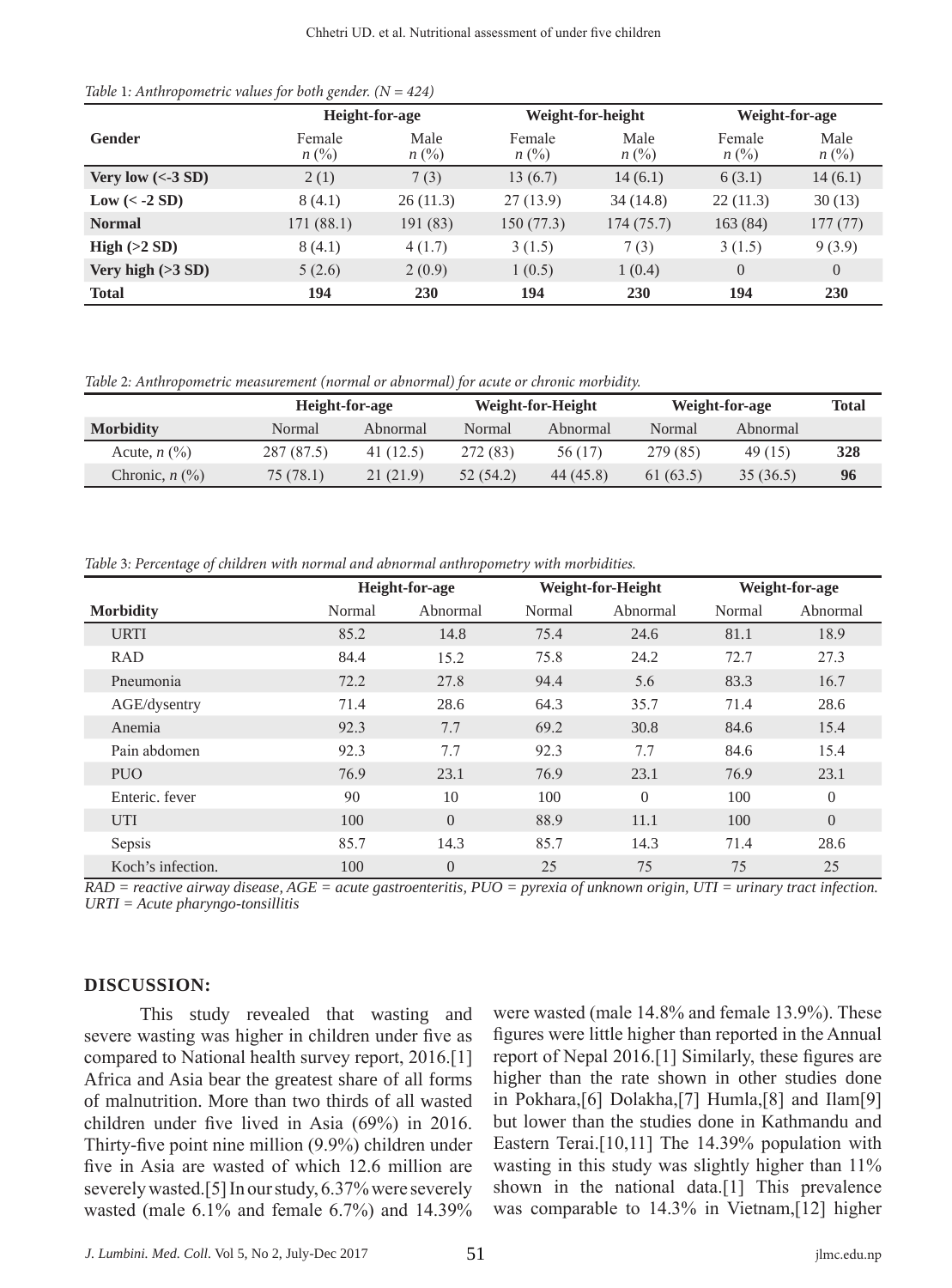than that of 11.1% in NW Ethiopia,[13] but lower than that of Ethiopia (16%),[14] and North West Tanzania (17.8%).[15] Severely wasted population in this study was 6.36% which is higher than that in Philippines.<sup>[16]</sup>

The findings revealed that stunting and severe stunting were lower in under five children as compared to National health survey report, 2016. In 2016, more than half of all stunted children under five lived in Asia (56%). Globally, stunting is declining too slowly. Stunted population in 2000 was 198.4 million (32.7%) which decreased to 154 million (22.9%) in 2016. In Asia, stunted children under five have decreased from 133.9 million (38.2%) to 86.5 million (23.9%).[5] This study showed no statistical difference between nutritional status of children living in Kathmandu valley and those from outside the valley. Very stunted population in the study was 2.1% (3% male and 1% female) and stunted population were 8% (11.3% male and 4.1% female). Global estimates of stunted under five population were 22.9% (154.8 million in 2016), 56% of whom resided in Asia.[ 5 The 8% prevalence of stunting in this study is lower than studies done in other parts of Nepal.[7,8,17,18]. These findings suggest that children in the capital city have a better nutritional status compared to other parts of the country. Stunted under five children in our study was much lower compared to other areas of the world like Ethiopia (57.5),[19] Philippines (34%),[16] North Vietnam (29.8%),[13] NW Ethiopia (24.9%),[12] and Thailand (19.9%).[20] This difference could be due to inclusion of children from the capital, Kathmandu and surrounding districts only.

Overweight children are increasing at an alarming rate globally. Almost half of all overweight children under five lived in Asia (49%) and one quarter lived in Africa (24%). Overweight population was 30.4 million (5%) in 2000, that increased to 40.4 million (6%) in 2016.[5] This study also shows that the number of overweight children are increasing. Overweight and obese children in this study were 2.8% and zero respectively. This was low compared to 6% (40.6 million) overweight children under five globally.[5] A study in Thailand showed 8.3% obesity and another study in NW Ethiopia showed 35.5% overweight children under five.[12,20] A study done in Ilam, Nepal showed 17.5% overweight children in 2015.[18] This suggests that the problem of overweight and obesity is comparatively less in and around Kathmandu compared to other places of Nepal and different other countries.

Underweight under five population in the study was 12.3% and severe underweight were 4.7%. This was much lower compared to underweight under five population in Terai region of Nepal: 27% in Kapilbastu,[17] and 34% in eastern Terai.[11] Underweight under five population were lower in this study compared to studies in other countries like Thailand (27.8%) and Ethiopia Tigray (37.4%). [14,20]. But it was also similar to the prevalence in NW Ethiopia (14.3%),[19] Bangkok (5.74%),[20] and Philippines (21.2%),[16].

Prevalence of anemia in the study was 3.06% while the national data shows 46% for children between 6-59 months and 69% for children between 6-23 months.[1] Anemic children slightly decreased from 48% in 2006 to 46% in 2011. Though the rate of anemia was low in this study, the need of government level iron prophylaxis program for children should not be underestimated.

In this study, there was no statistical significance between various anthropometric values with gender and with individual morbidity studied but there was significant association between acute and chronic conditions with weight-for-height ( $p <$ 0.001) and height-for-age ( $p < 0.001$ ). Abnormal values tend to be more frequent among children with chronic conditions. This would suggest that common chronic conditions are associated with the nutritional status of children under five and these have to be identified and treated timely to improve quality of life of these children.

# **CONCLUSION:**

Wasting and severe wasting in under five children from and nearby Kathmandu, the capital of Nepal, is higher while stunting and severe stunting is lower as compared to previous National reports. Overweight and obesity are emerging. Anemia is still a common problems in children under five years of age. Chronic morbidities are associated with poor nutritional status of under five children.

**Conflict of interest**: None declared

**Funding**: None